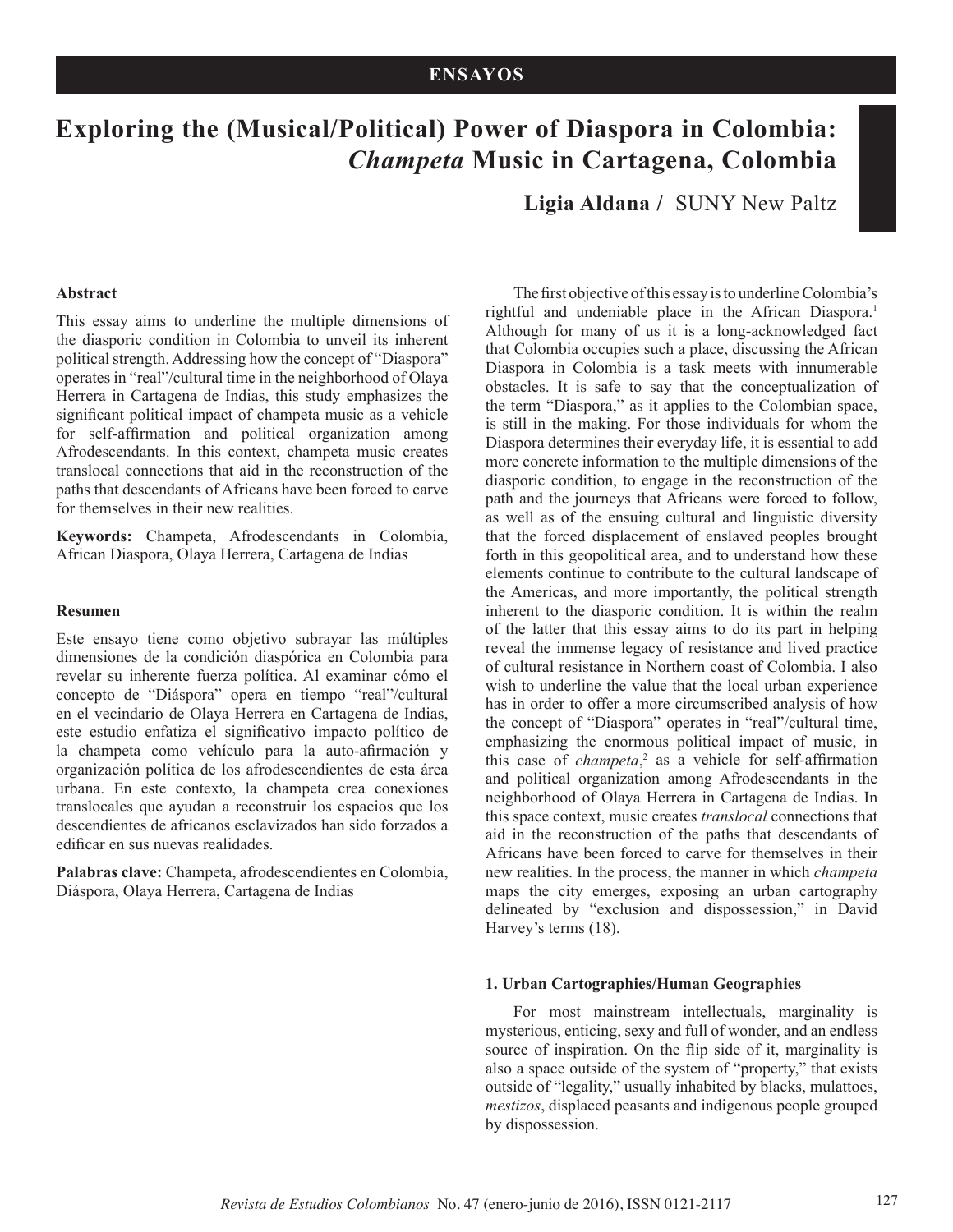In such surroundings, individuals are compartmentalized and kept in check, and thus they are forced to configure their space by creating new ways of expressing identity while making every effort to remain contestatory, to challenge the forces that alienate them and hold them in contempt. Urban journalist Robert Neuwirth urges us to stop discrediting cities' "free soil," the so-called slums, and to cease to "ignore the hard work it takes to build a community" (15- 16). At this juncture, music emerges as a vehicle to culturally and politically organize active communities of Afro peoples of the Diaspora in their contemporary local urban space, to affirm their right to participatory democracy.

## **2. Local Diasporic Space-Making and the Colombian Nation-State**

The racialized discourses that rule the processes that determine how cities and citizens are plotted are, however, still being disputed, especially in Colombia, where debates on the subject are mid-way towards being consolidated into a sound corpus of critical work on ethnicity and national belonging. The proliferation of works on *Colombianidad*  derives mostly from the inception of the new Constitution of 1991,<sup>3</sup> which recognizes the nation as a plurilingual and multicultural space; allow for the materialization of the same contestary discourses with which the State now wrestles. Many discussions and writings that address the challenges pose by constitutional change, and the city and its role in promoting, or not, national sentiment, have been produced in the Northern coast of Colombia, through institutions such as the Observatorio del Caribe Colombiano, and both scholars and students at the Universidad de Cartagena, in its program of *la Nueva Historia*, "the New History."4

Abroad, Colombia's modern face is projected internationally by musical icons like Shakira, Juanes and Carlos Vives. The urban revival of Cartagena de Indias as a major tourist destination, made it an equally important icon of Colombia, and has become a key tool in the struggle to project the country as a modern nation. This has been sought through Cartagena's *museumization*, a term used by Richard Price to indicate the act of re-investing former colonial sites with new meaning and value (xiii). But, far from solving Colombia's image issues on the world stage, Cartagena poses a problematic paradigm: while its colonial baggage gives a sophisticated veneer to this entry-port visited by thousands of tourists, beneath that surface, in places where most upper and middle class *cartageneros* would rather not go, the space of Olaya exists at the beat of a much different tune, defying a vision of a global order that intends to fit all national and urban spaces into one and the same model.

In *La isla que se repite*, Antonio Benítez Rojo defines *el solar* (the yard) or *el muelle* (the pier), as the "other" Caribbean city, a space contained within any given Caribbean city. Benítez Rojo states that "[en] realidad se trata de una abigarrada célula social, un denso *melting-pot* de culturas en el cual se cocinan religiones y creencias, nuevas palabras y pasos de baile, imprevistos platos y músicas" (251).

The neighborhood of Olaya Herrera in Cartagena fits Benítez Rojo's definition of an *other* Caribbean city, a yard-like space, *un solar*, contained in Cartagena's city proper, even in regards to its ethnic composition, since not surprisingly blacks dominate the racial make up of this space. These *other* cities, says Benítez Rojo, are products of the plantation economy and even the anti-plantation, precisely because they were built and are inhabited by blacks and mulattoes (252). Before delving into the element of music mentioned before, it is important to point how, in the current "neoglobal" moment, these *other* Caribbean spaces continue to proliferate and grow as a product of "la polarización social y económica en las ciudades globales," as per Saskia Sassen (cited in Zimmerman et al 44).

If we consider the dramatic transformation that Cartagena's "modern" and colonial areas have undergone since the 1950s through processes of gentrification, urban development and tourism, common vehicles of "change" in the name of progress, it is easier to understand how a space like Olaya can emerge. "Centers for tourism," says Saskia Sassen, "[are one] of the three types of sites for the implantation of global processes" (41). The problem with the implementation of urban tourism, in particular, is that it "increases the inner-city resident population," says David C. Thorns (141), by "increasing the separation, or disarticulation, between cities and sectors within cities that are articulated" (Sassen 41) by processes of (neo)globalization. In the case of the walled city of Cartagena and its surrounding marginal neighborhoods, the dynamics projected by the tensions and alienation that exist between these two realms clearly depict the outcome of what Sassen calls the "devalorization" (41, 142) of the areas outside of the primate urban center, and the "overvalorization" (41) of, in this case, the colonial *museumized* (Price xiii)*,* hence commodified, city.

But this dynamic must also be perceived from a more empowering angle. Returning to music as one of the products "cooked" in what Benítez Rojo defines as the *other*  Caribbean cities, "una nueva geografía de marginalidad" (Benítez Rojo 52) emerges that points to a diasporic/ translocal reality that connects people and cultural products beyond the very restrictive borders that contain them. Within this paradigm, a cultural product like *champeta* music, borne out of transnational contacts amongst Africans and their descendants elsewhere rooted in an urban reality, as stated in the lyrics of *champeta* songs that address the trials and tribulations of poor urban Blacks in Cartagena, becomes a vehicle of resistance that acts as a way to question the very process of transnationality "desde abajo," from below, "como un proceso particularmente evidente en las ciudades [neo]globales" (54).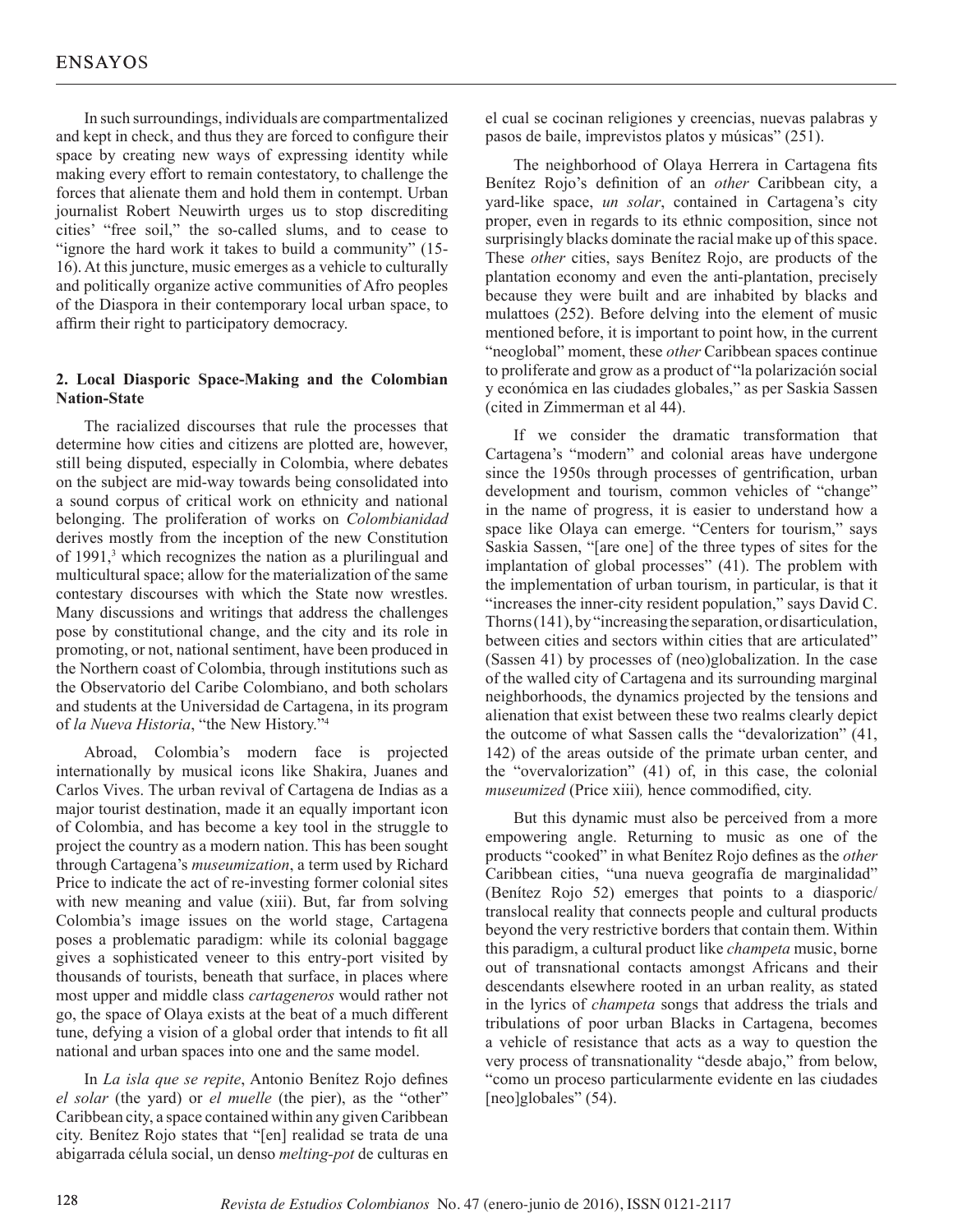#### **3.** *Champeta* **Music in the** *Other* **Cartagena**

In the dyad African Diaspora and city in Colombia, a national space constantly striving for an elusive modern condition, the Afro subject is often kept in the realm of folklore and the rural dimension of the nation. Since the inception of the new constitution of 1991, the national body has been forced to reconstitute itself into an inclusive anatomy, recognizing the need to construct a new concept of citizenship. Borne out of the local forces of oppression, dispersion and dislocation, the space of Diaspora in the urban sphere finds expression in the cultural realm to offset the wretchedness of marginality and the terror caused by official persecution and survival-related criminality. Performing culture also codifies demands for social, economic and political inclusion, articulated in interesting ways to challenge dominant cultural practices. Cartagena de Indias, and more specifically the marginal neighborhood of Olaya Herrera, offers the scenario for these dynamics to unfold, establishing the uniqueness of the performance of Diaspora in the urban space.

As a diasporic site, Cartagena's racialized processes of development and urbanization generate a productive space in which music creates borders as much as poverty and marginality do. The walled city now converted into national cultural capital, and the *other* Cartagena, constituted by *cinturones de pobreza*, poverty belts, or as they were donned in the 70s, *barrios populares*, stands as testimony of the price of modernization, racialized processes of nation formation, urban development, and a desire to tame problematic cultural practices. In these marginal urban spaces, *champeta* music has become a discourse of resistance and ethnic affirmation that destabilizes a racist urban cartography intended to keep the poor, the black, and the mulatto populations out of the tourist areas and the spaces reserved for the upper class spaces, out of sight mainly, while present only in the various lowly occupations required to keep this tourist center operating and bringing the dollars and euros.

"The nation," states Lola Aponte Ramos, "and the space of the citizen are part of the crucial factors in the production of a racialized corporality; the environment of the participatory gesture provides the context for the coordination and constitution of the civil body" (349). In the case of Colombia, the nation remains, however, an imaginary body, delineated by geopolitical borders that contain a highly fragmented, mostly urban and poor national space. The city, the physical space, in contrast with the imagined nature of the nation, is intentionally designed to keep individuals in their place. Cartagena, one of the many cookie-cutter Latin American colonial cities, offers the perfect layout to maintain people and rhythms circumscribed to the spaces they are allotted. In these neighborhoods *champeta* reigns, and one only rarely hears any other type of music coming out of the giant *picós*, the mobile discotheques that organize the cultural, political, social, and economic rhythm of this area of the city.

"El liso en Olaya," a *champeta* hit first released in the 1990s became Olaya's hymn. Composed and sung by one of the most prominent *champeta* singers, Louis Towers, "El Rasta" or "El Rasta Towers," illustrates many of the attributes and characteristics of *champeta* I have pointed out. Its *alegre* (happy) sound and poignant lyrics refer to a bad "dude" who dares to transgress *champetudo* territory and to seduce a *champetudo*'s lady, two themes common in "traditional" *champeta* songs. In addition, the song's lyrics are full of *champetudo* expressions that have made *champeta*  unappealing to the guardians of the national grammar:<sup>5</sup>

No seas liso, saca la mano que te la van a mochar. No seas liso, saca la mano, que te van a golpeá. Que el marido es champetuo, y te puede lavar. Que el marido es champetuo y te puede lavá.

El vive en Olaya, papa Y no come de ná. (bis) No seas liso, papa, porque el man te puede lavá. (bis) No seas liso, papa, porque el man te puede lavá.

II

El vive en Olaya papa Y no come de ná… (bis) No seas liso papa Por que el men te puede lavá… (bis) No seas liso saca la mano Que te van a golpea Que el marido es champetuo Y te puede lavá

Sacala ( 7 veces) Saca la mano liso…

Que te puede lavá…liso Que te puede casca…liso El anda mancao…liso Te puede achacá…liso Corta el viaje yá….liso Que te puede achacá…liso Que te puede lavá Que te puede cascá El anda mancao Te puede achacá Corta el viaje ya Te puede achacá Liso, liso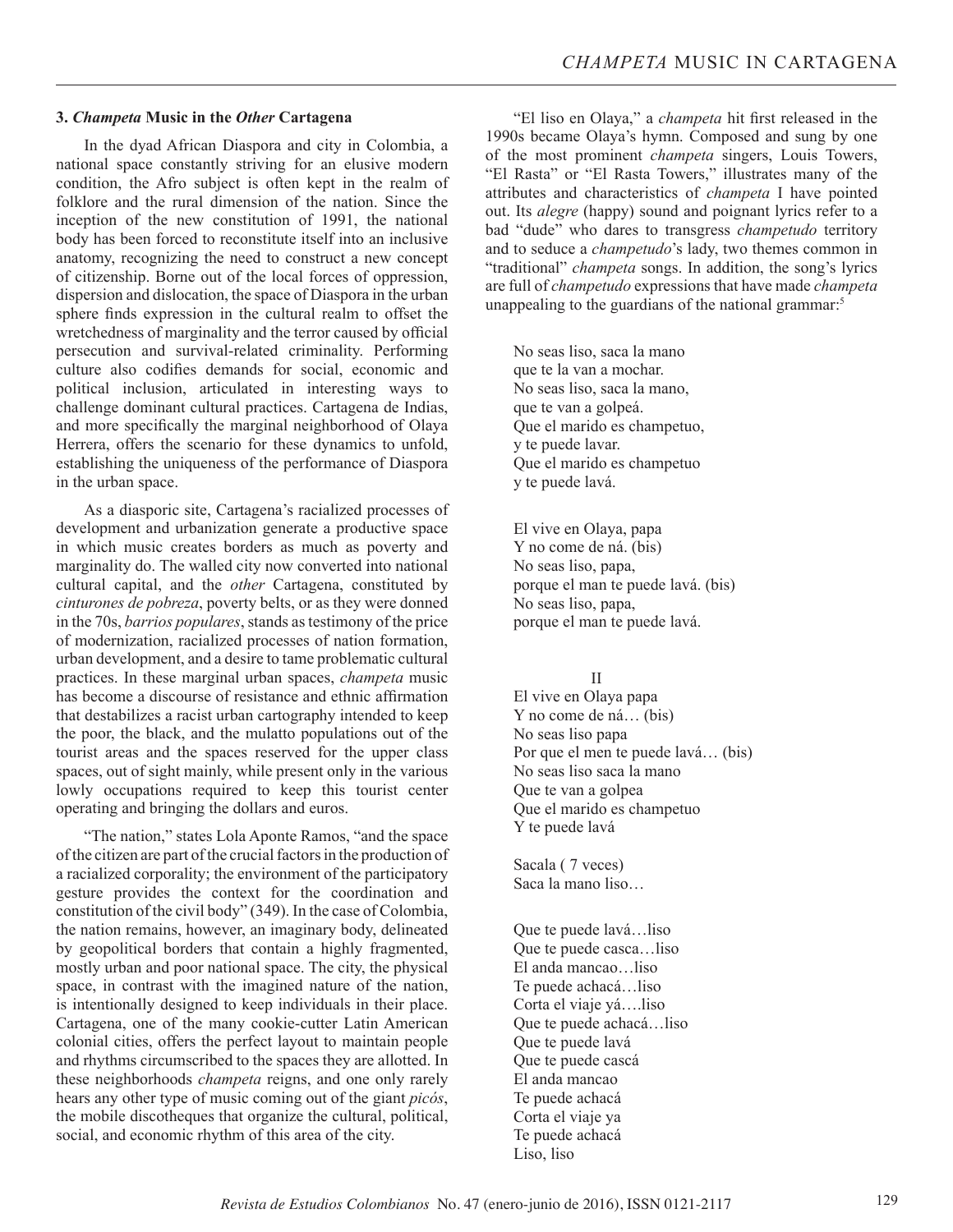Que él es liso, que él es champe Que él es liso, que él es champe

#### III

Saca la mano liso que el champe Te la puede mochá A ese no hay quien lo aguante liso Y te puede lavá… (bis) A ese man yo lo vi en la candela no le vaya a inventá no le toque su geva liso que te puede lavá… (bis) wa ia ia ia ia ia ia ia iauo uo ayyy Que te capa liso el champe Que te achaca liso el champe Que te va a capa Que te va a achacá Que te cascá lavá..liso

#### IV

Saca la mano liso que el champe Te la puede mochá A ese no hay quien lo aguante liso, Y te puede lavá

[Don't be fresh, take your hand out your are going to have it cut off. Don't be fresh, take your hand out that you are going to be beaten up. The husband is a champetudo and he can wash (kill) you.

## II

He lives in Olaya papa (daddy) and he does not take anything. (bis) Don't be fresh papa because the man can wash (kill) you. (bis)

Don't be fresh, take your hand out. You are going to be beaten up. The husband is a champetudo and he can washed (kill) you.

Take it out (7 times) Take your hand out dude...

He can wash (kill) you... He can hit you dude... He goes around armed dude... He can hurt you... Stop your trip already dude... He can hurt you dude... He can wash you He can hit you He goes around armed He can hurt you Stop your trip already

He can hurt you Dude, dude (liso) He is fresh, he is champe[tudo] (bis)

III

Take your hand out dude cause the champe can cut it off. There is no one that can take him dude and he can kill you. (bis) I saw that man on fire don't say anything wrong/don't tell lies about him don't touch his woman dude cause he can kill you (bis) etc.]

As many critics have indicated, the machista dimension of the song, as in most *champeta* songs, jumps out of the verses, projecting an ideology of male dominance and violence. Here, I will simply underline the elements present in relation to space-making in the African Diaspora in Colombia, since I find "El liso en Olaya" to be a perfect song to exemplify the dynamics of place and space in Cartagena and how they are defined by music, as much as by racial, social, economic, and political markers. The song affirms that Olaya and Olaya's men are to be reckoned with, subverting marginalization, stigmatization, and subjugation, and the area's lack of access to services, food, education, proper housing, etc. In fact, in the song, Louis Towers consciously underlines a marked combative *champetudo* subjectivity and grounds it in Olaya, defining the latter as a space of power that defies the condescending and menacing gaze of the local white and whitened elites. I argue that the language that on the surface appears to be concerned only with macho prowess and the objectification of women, elements that are in fact present in the Northern coast, is, in greater part, a metaphor of defiance directed to the local government, political elite and the paramilitary groups that help maintain the status quo. "El champe" de Olaya, as Louis Towers defines the Olaya man whose wife is being pursued by the male outsider, is an Olaya man that the local elites should fear because "he is armed/está mancao (línea 28 versión original en español)" and capable of killing to defend himself and his family. The Olaya man, the *champetudo*, stands for the many Olaya men, as well as the men from the Nelson Mandela neighborhood and other poor areas of the city, who have been kidnapped to forcefully participate in paramilitary armies. Many men in these neighborhoods are found dead on the streets, shot by local police, or as a result of local feuds.

Often, the media depicts Olaya and *olayeros* as threats to the well being of the city, defining them as a threat to an urban *museumized* space still at odds with an elusive modern condition. In the song, Olaya transcends the limits imposed upon it in order to become what David Harvey calls an "active," not a "passive," space, conscious of its relation to Cartagena's other spaces, the spaces that are not Olaya. As a space conceptualized by the dominant political and cultural elites as a dangerous war turf, Olaya rises to engage in this war musically, embracing *champeta*, not *vallenato*,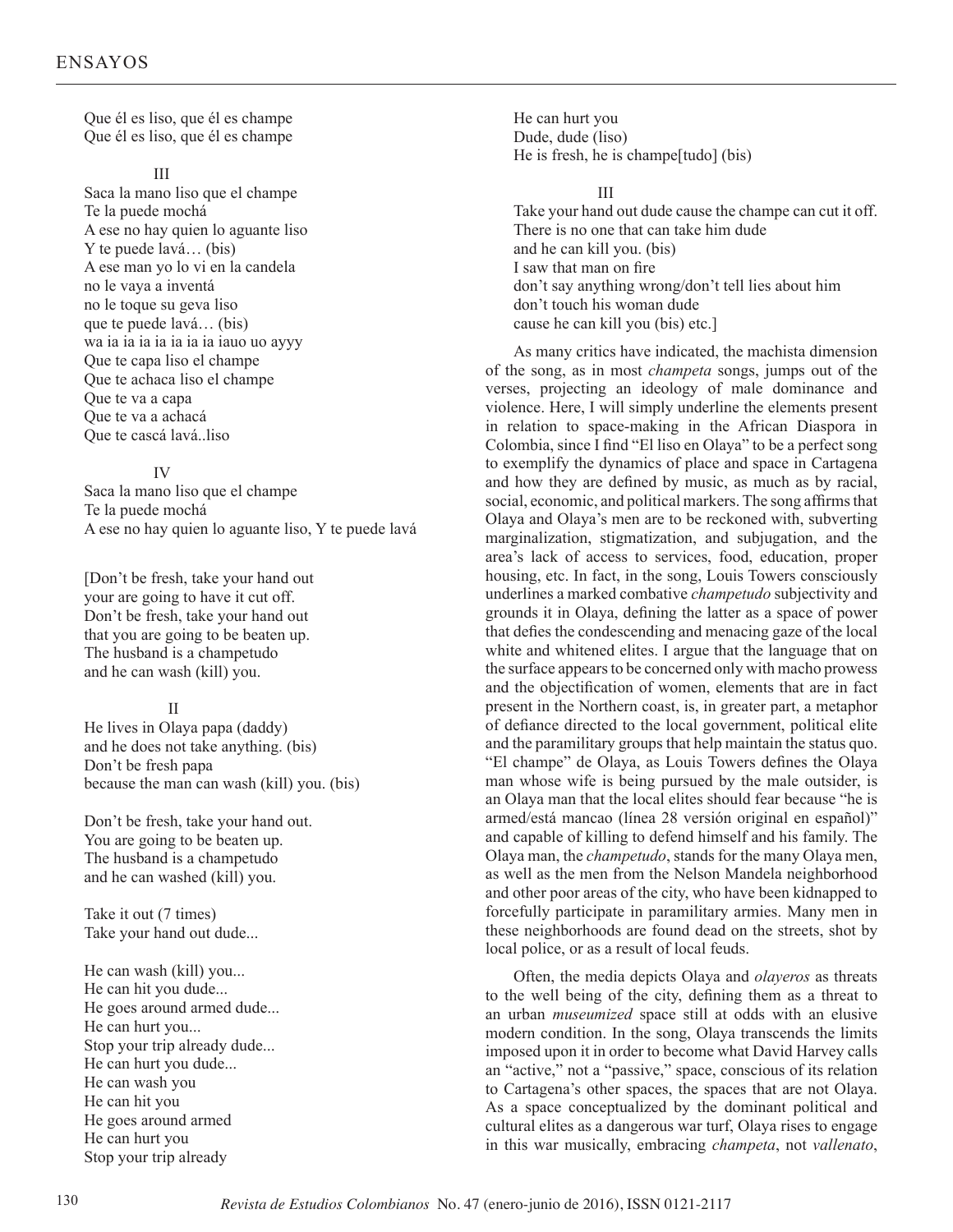nor *salsa* or *cumbia*, as the musical genre that best performs its expressive collective identity as black, diasporic and plurilingual, one that no one should try to meddle with, lest he/she is willing to pay for it with his/her own life. The song also underlines transnational and translocal elements, as it addresses the connections that exist between *champeta*  and Congolese *souscous*, and the collaboration that has existed between *champeta* artists and Congolese singers and their music, affirming *champeta*'s reach from the *barrios*  of Cartagena to Congo and the Parisian neighborhoods populated by Congolese immigrants and others from different areas of Africa.

### **4. Urban Systems/Nation-States**

"Urban systems" states Saskia Sassen, "are coterminous with nation-states" (33). Cities determine entrance into the realm of the modern, concentrating all resources into primacy models of urban development designed as centers of concentrated economic activity with the intention of establishing order, and of channeling human and material capital, says Sassen (33-41), which solidify national realms. Cartagena is yet another example of these accelerated urbanization and gentrification processes that have created great chaos and further inequality. Taking into account what Robert Nirwirth has termed "shadow cities," in the eponymous book, Olaya's presence stands as testimony of the perseverance of people displaced whether by force or necessity, who act on their right to have a home and place in the world. Olaya's place in the urban landscape also asserts the right of every citizen to partake in the use of land, claiming equality by *other* means. Faced with the impossibility of subverting these circumstances, *los champes* de Olaya (the *champetudos* of Olaya), as bearers of a rich cultural legacy, further enhanced by the contributions made by displaced peoples from various former *palenques* from the area, been able to transform the scene of *champeta* into the locus of a counter-culture that resists the stigmatization imposed on their space and upon them. Using Harvey's proposed matrix of spatiality, a lived space in which creative satisfaction, social solidarity, loyalties to place, class and identity, challenge alienation, isolation, deprivation, injustice, lack of dignity, and anger (143), the tone of bravado and *machista* deportment immortalized in "El liso en Olaya" carve a space of representation of a *champetudo* identity deeply rooted in its African origins. As a result, a growing consciousness of origin and an African heritage have solidified. Louis Towers' more recent song, "Mama Africa," affirms this outcome, highlighting a common origin, Mother Africa:

Recuerdas en donde naciste Te acuerdas Y la madre que te parió Eso que tu corazón dice Lo que eres tu propio yo

Sientes muy dentro de ti Algo que te grita vuelve Esa es la propia raíz Que no se corta y que crece Mama África te llama Te llama mama África… (bis)

Si un día mientras caminas Te pones a bailar Al son de algo que no escuchas Puedes escuchar Piensa serio no es excusa Esa es la verdad No se trata de una bruja Esa es tu mamá Que te llama Vuelve Que te grita Vuelve Que te llama Vuelve Que te grita Vuelve Eleloooooooooo,elelooooooo… (bis) Salino pa tiela ugtere Minino pa tiela mí Bukeno jende suto Bukeno gende mí

Luis Tower's "Mama Africa" immortalizes Palenque de San Basilio, a Black kingdom by royal decree declared free in 1692, through the mention of *palenquero* in the song. The lyrics of this *champeta* song establish a direct connection to Africa, the Motherland, implying a disconnection with the national space in which *palenqueros* and *olayeros* exist. Simultaneously, El Rasta's call to his fellow *palenqueros* and *olayeros* aims to join them in kinship in the spaces allotted to them, to celebrate a common Afro heritage, expressed in message, language and rhythm. The song, says Louis Towers, resulted from an increasing desire to uplift his fellow Afrodescendants to prompt them to realize the power that lies within them and the political might that they can exert upon their local realities, in spite of the dire conditions in which they live. By "going back" to their origins, even symbolically, and identifying with each other and the many Afrodescendants forcefully displaced, Louis states, "by listening to the rhythm that cannot be heard," at least not by everyone, Afrodescendants everywhere in Colombia can find their *real/cultural* space within the Colombian Diasporic reality; a space for resistance, survival and creation, in which they can rightfully project their voices.

Elkin, a gang member that calls another marginal neighborhood of Cartagena his home, voices a vivid awareness of his own alienation and disenfranchisement. In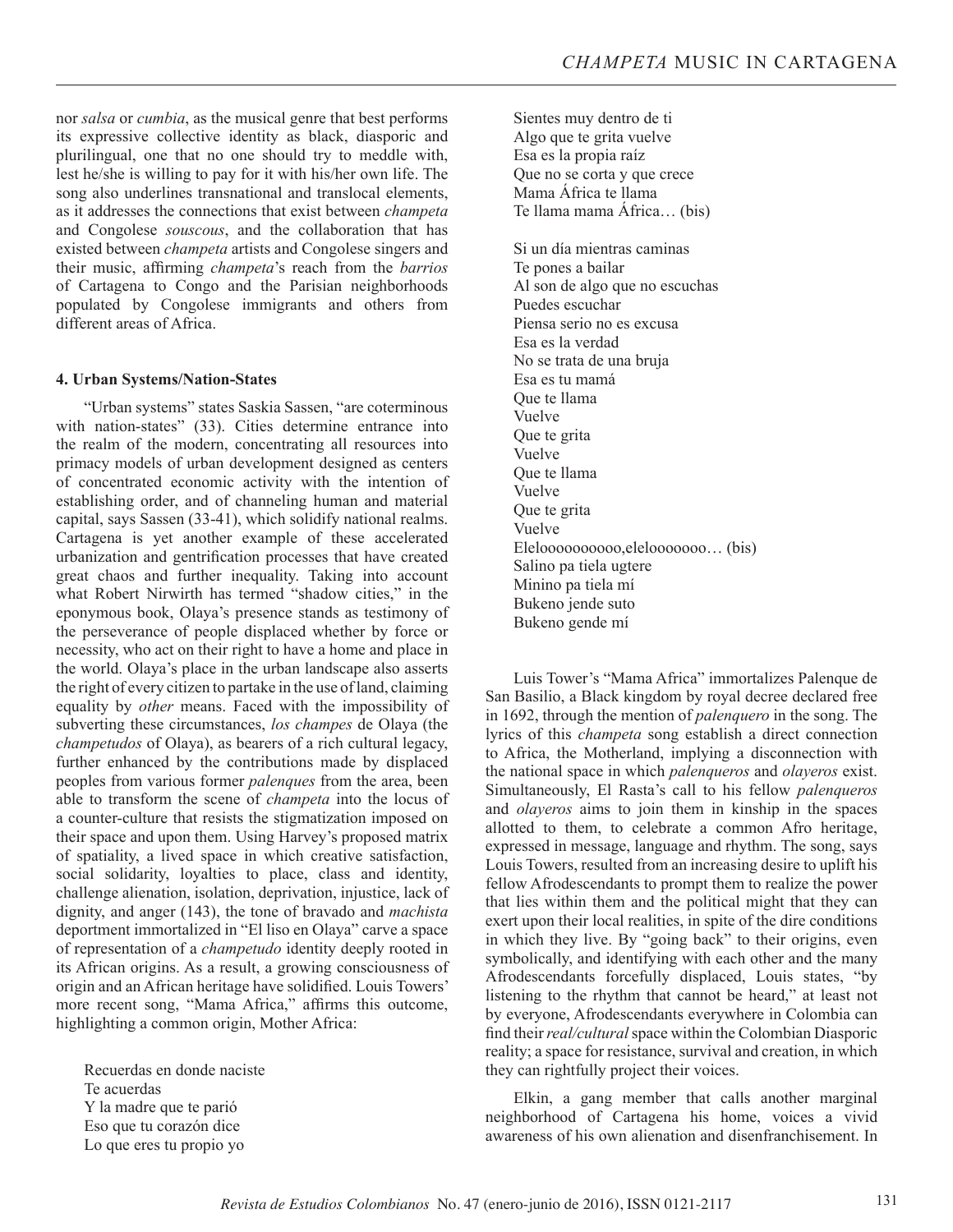an interview published in *El Espectador*, one of the leading national newspapers, under the title, "Los heroicos somos nosotros que sobrevivimos," ("The Heroic Ones Are Those of Us Who Survive"), a powerful statement that questions Cartagena's standing as *La Heroica*, The Heroic City, Elkin says:

> Aquí decimos que hay dos ciudades, la histórica y la heroica, o sea nosotros, que somos unos héroes porque la supervivencia no es fácil. Yo sólo lo veía por televisión, así como los edificios de Bocagrande y la bahía de Manga. Es que para uno esa vaina es como Hollywood. ¡Uf! Es muy bonito y es aquí mismo, en Cartagena, pero eso no es con uno (Arrázola Julio 4 2009 "Noticias" *El Espectador*)

Here we say that there are two cities, the historic one and the heroic one, meaning we, who are heroes because survival is not easy. I only used to see it in television, along with Bocagrande's buildings and Manga's bay. The fact is that shit is like Hollywood. ¡Uf! Is very beautiful and is right here, in Cartagena, but it has nothing to do with us (Arrázola Julio 4 2009 "Noticias" *El Espectador-* translation mine)

 Elkin's words express with chilling clarity the plight of his fellow poor, who experience first-hand the disastrous effects of unsustainable development and racist urbanization strategies. The legacy of "El Enrry," a well-known gang leader and community member from Olaya, immortalized on walls around the neighborhood upon his death, speak to the violence young Afrodescendants must resort to for their survival, the very violence Luis Towers' song addresses, transforming it into a productive and creative diasporic locus of culture.



Photo of one of the many graffiti drawings in memory of "El Enrry" in Olaya Herrera. Photo by David Lara.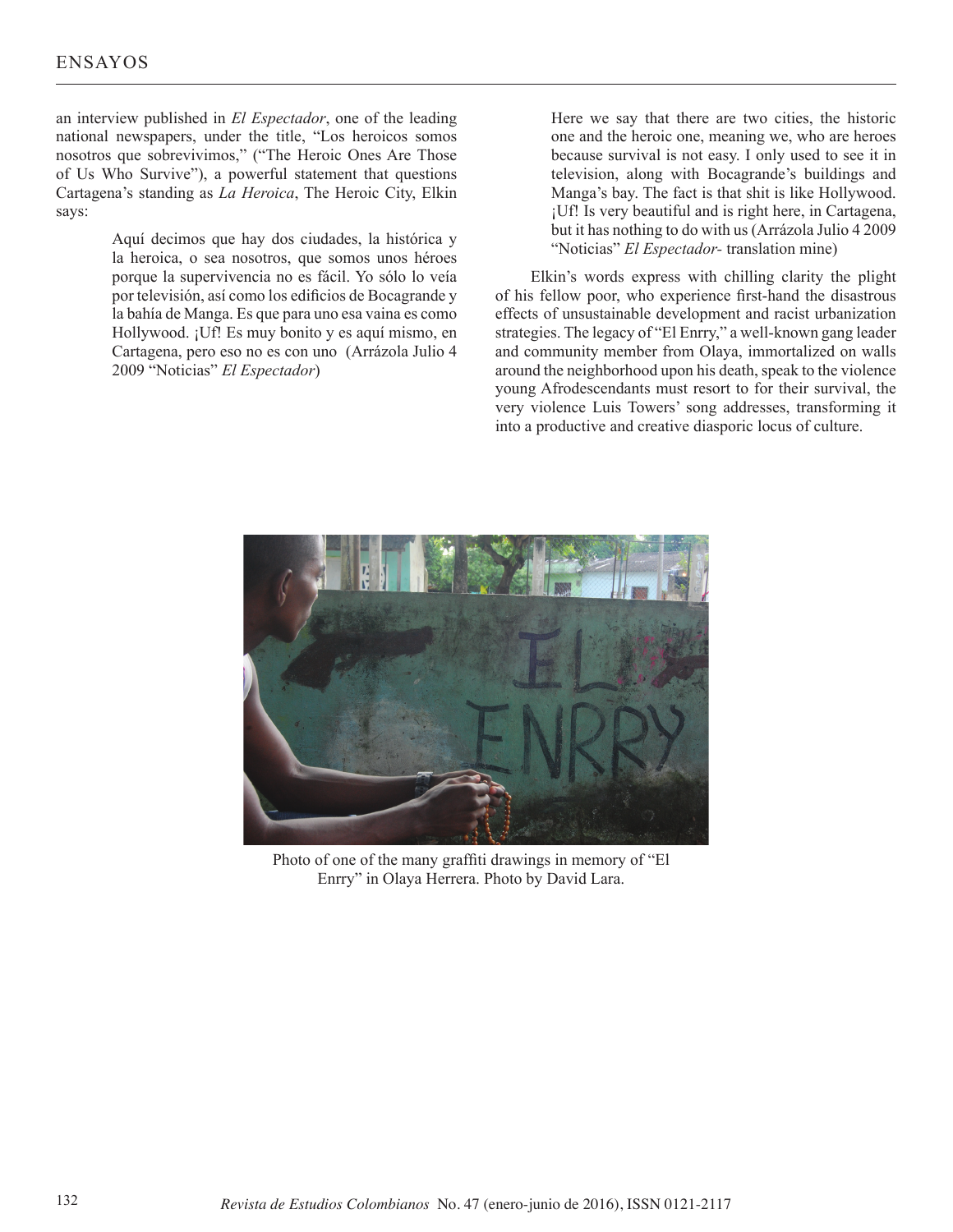## **Notes**

- 1 For an exploration of the concept of Diaspora, its use and applicability to the Colombian space, see Aldana's "Memorias/ Ritmos Diaspóricos: La champeta desde donde sea," Wade's "African Diaspora and Colombian Popular Music in the Twentieth Century," Tian-Sio-Po's "Place and Presence," Scott's "Preface: Diasporas of the Imagination," López Ropero's "Diaspora: Concept, Context, and its Application in the Study of New Literatures," Tiyambe Zeleza's "Africa and Its Diasporas: Remembering South America," Preziuso's "Mapping the Lived-Imagined Caribbean: Postcolonial Geographies in the Literature of the 'Diasporic' Caribbean," and Jeter's "Reaching Out to the African Diaspora: The Need for Vision."
- 2 To examine the trajectory of *champeta* music, see Aldana's "Policing Culture: *Champeta* Music Under the New Colombian Constitution" and "Memorias/Ritmos Diaspóricos: La champeta desde donde sea," Martínez Miranda's "La Champeta: una forma de resistencia palenquera a las dinámicas de exclusión sociorraciales y culturales, puestas en marcha por las élites 'blancas' de Cartagena y Barranquilla entre 1960 y 2000," Bohórquez Díaz's "La champeta en Cartagena de Indias: Terapia musical popular de una resistencia cultural," and Pacini Hernández' "The picó phenomenon in Cartagena, Colombia," Mosquera and Provansal's "Construcción de la identidad caribeña popular en Cartagena de Indias, a través de la música y el baile de champeta," Contreras's "Champeta/Terapia : Un pretexto para revisitar las ciudadanías culturales en el gran Caribe," Abril and Soto's *Entre la champeta y la pared. El futuro económico y cultural de la industria discográfica de Cartagena*." For an incisive linguistic explanation about the origins of the word *champeta*, see Manuel Hernández Valdés' analysis in Martínez Miranda"s "La Champeta: una forma de resistencia palenquera a las dinámicas de exclusión sociorraciales y culturales, puestas en marcha por las élites 'blancas' de Cartagena y Barranquilla entre 1960 y 2000."
- 3 See Constitución Nacional de la República de Colombia. Senado de la República de Colombia. Información legislative. http://www.secretariasenado.gov.co/senado/basedoc/arbol/1001.html. For further information on the new constitution, see, Vinson III's "Introduction: African (Black) Diaspora History, Latin American History," and Rincón Murcia's "Reflexiones ante una propuesta: La cultura en la Constitución."
- 4 See Posada Carbó's *The Colombian Caribbean: A Regional History, 1870-1950*, Palacios and Safford's *Colombia: País fragmentado, sociedad dividida*, and Fals-Borda's *Historia doble de la costa,* for a general history of the region and its relationship with the rest of the country. For an alternative history of the region and the country, addressing the exclusion of blacks and mulattoes in the process of nation formation, in spite of their active participation in the wars of independence, see Múnera's *El fracaso de la nación: Región, clase y raza en el Caribe colombiano (1717- 1821)*, and *Fronteras imaginadas: la construcción de las razas y de la geografía en el siglo XIX colombiano*.
- 5 For an incisive linguistic explanation about the origins of the word *champeta*, see Manuel Hernández Valdés's analysis in Martínez Miranda's "La Champeta: una forma de resistencia palenquera a las dinámicas de exclusión sociorraciales y culturales, puestas en marcha por las élites 'blancas' de Cartagena y Barranquilla entre 1960 y 2000."

## **Works cited**

- Abril, Carmen y Mauricio Soto. *Entre la champeta y la pared. El futuro económico y cultural de la industria discográfica de Cartagena*. Bogotá: Observatorio del Caribe Colombiano: Convenio Andrés Bello, 2004. Print.
- Aldana, Ligia. "Violencia, raza, mito e historia en la literatura del Caribe colombiano." Diss. University of Miami, 2003. Print.
- —. "Memoria/ritmos diaspóricos: La champeta desde donde sea." *Revista de Estudios Colombianos* 32 (2008): 24-33. Print.
- —. "Policing Culture: The Champeta Movement under the Colombian Constitution." *IJCP International Journal of Cultural Policy* 14.3 (Summer 2008): 265-280. Print.
- —*.* "Hacia una estética fanoniana de la resistencia en *El árbol brujo de la libertad* de Manuel Zapata Olivella." *AHR Afro Hispanic Review* 25.1 (Spring 2006): 39-53. Print.
- Aponte Ramos, Lola. "El cuerpo étnico en la constitución del espacio urbano y el proyecto nacional de José María Samper." *Chambacú, la historia la escribes tú*. Lucía Ortiz, ed. Nexos y diferencias. Iberoamericana: Vervuert, 2007. 349-359. Print.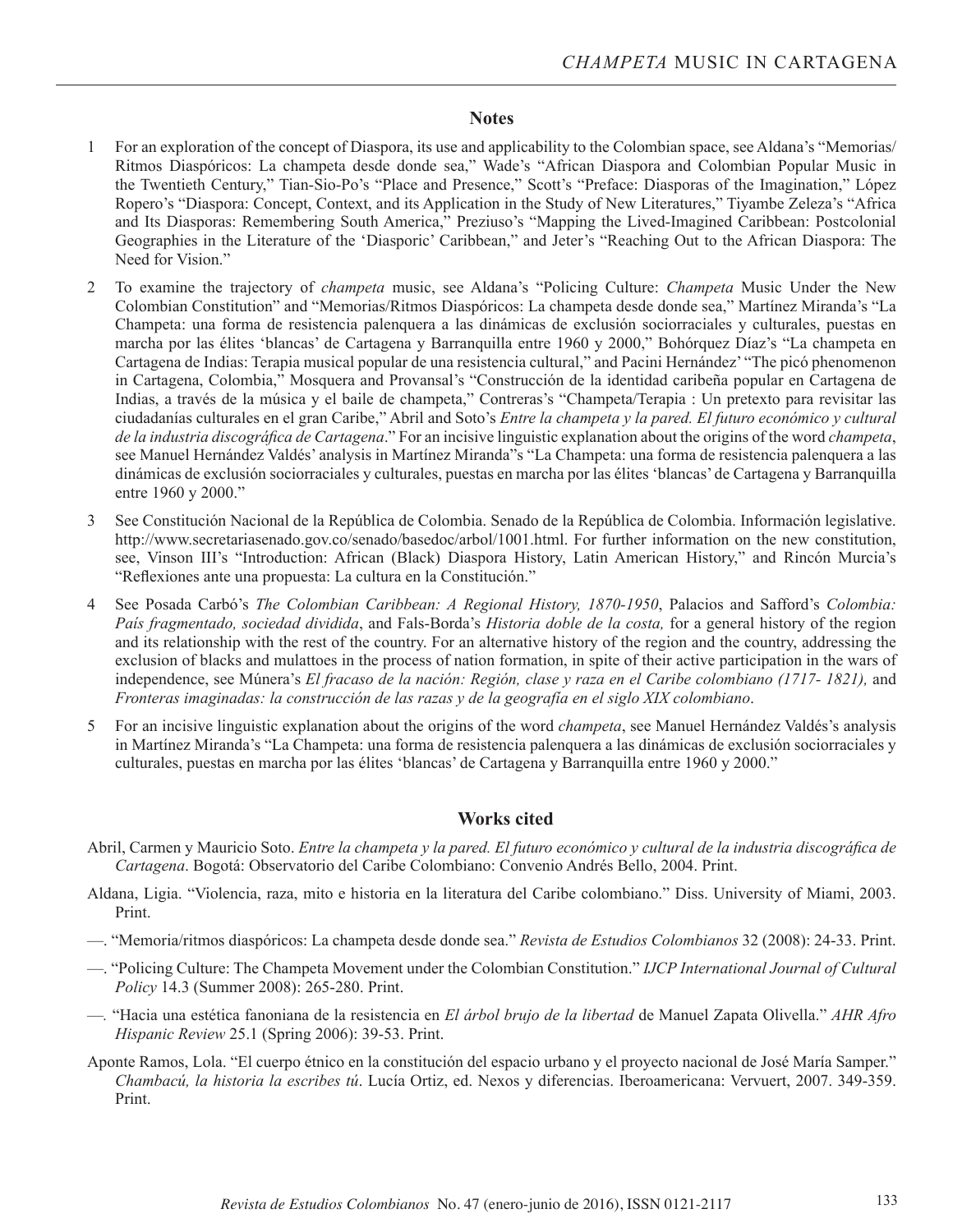# ENSAYOS

- Arrázola, María del Rosario. "Cartagena prende alarmas por índices de homicidios y delincuencia juvenil. 'Los heroicos somos nosotros, que sobrevivimos.' Relato de 'Elkin', integrante de una de las peligrosas pandillas que azotan a Cartagena." *El Espectador* (July 4, 2009). Web. http://www.elespectador.com/impreso/nacional/articuloimpreso148957-los-heroicos-somosnosotros-sobrevivimos. Web. 15 August 2011.
- Benítez Rojo, Antonio. *La isla que se repite.* Barcelona: Casiopea, 1998. Print.
- Bohórquez Díaz, Leonardo "La champeta en Cartagena de Indias: Terapia musical popular de una resistencia cultural." Paper presented at the III Congreso Latinoamericano IASPM, 2000. Print.
- Bolaños, Manuel Reyes. "Diccionario champetudo." In Series: "¡A golpe de champeta.!" *El Universal* (Cartagena, Colombia). Print.
- Constitución Nacional de la República de Colombia. Senado de la República de Colombia. Información legislative. http://www. secretariasenado.gov.co/senado/basedoc/arbol/1001.html June 18, 2010. Web.
- Contreras, Nicolás "Champeta/Terapia : Un pretexto para revisitar las ciudadanías culturales en el gran Caribe." Paper presented at the forum "Champeta, vida y ser de Cartagena," Universidad de Cartagena, August 2002. Print.
- Deávila Pertuz, Orlando César. "Políticas urbanas, pobreza y exclusión social en Cartagena: El caso de Chambacú 1956-1971." Master's Thesis. Facultad de Ciencias Humanas, Programa de Historia, Universidad de Cartagena, Cartagena, Colombia, May 2008. Print.
- Fals-Borda, Orlando. *Historia doble de la costa*. 3 vols. Bogotá: Valencia Editores, 1979.
- Harvey, David. *Spaces of Global Capitalism: Towards a Theory of Uneven Geographical Development*. London: Verso, 2006. Print.
- Jeter, Howard F. "Reaching Out to the African Diaspora: The Need for Vision." *Philosophia Africana* 6.1 (March 2003): 1-4. Print.
- Ley 70 del 27 de agosto, 1993. Senado de la República de Colombia.Información legislativa. http://www.secretariasenado.gov.co/ leyes/L0070\_93.HTM January 8, 2006. Web.
- López Ropero, Lourdes. "Diaspora: Concept, Context, and its Application in the Study of New Literatures." *Revista Alicantina de Estudios Ingleses* 16 (November 2003): 7-30. Print.
- Martínez Miranda, Luis Gerardo. "La Champeta: una forma de resistencia palenquera a las dinámicas de exclusión sociorraciales y culturales, puestas en marcha por las élites 'blancas' de Cartagena y Barranquilla entre 1960 y 2000." Forthcoming in *Revista de la Universidad Nacional de Colombia*. Print.
- Mosquera, Claudia and Marion Provansal. "Construcción de la identidad caribeña popular en Cartagena de Indias, a través de la música y el baile de champeta." *Aguaita* 3 (2000): 98-113. Print.
- Múnera, Alfonso. *El fracaso de la nación: Región, clase y raza en el Caribe colombiano (1717-1821)*. Bogotá: El Áncora Editores, 1998. Print.
- —. *Fronteras imaginadas: la construcción de las razas y de la geografía en el siglo XIX colombiano*. Bogotá: Planeta, 2005.
- Navia, Patricio, and Marc Zimmerman. *Las ciudades latinoamericanas en el nuevo des/orden mundial*. México, D.F.: Siglo XXI, 2004.Print.
- Neuwirth, Robert. *Shadow Cities: A Billion Squatters, a New Urban World*. New York: Routledge, 2005. Print.
- Pacini Hernández, Deborah. "The picó phenomenon in Cartagena, Colombia." *Revista América Negra* 6 (1993): 69-115. Print.
- Palacios, Marco and Frank Safford. *Colombia: País fragmentado, sociedad dividida. Su historia.* Bogotá: Norma, 2002. Print.
- Posada Carbó, Eduardo. *The Colombian Caribbean: A Regional History, 1870-1950*. Oxford: Clarendon Press, 1996. Print.
- Preziuso, Marika." Mapping the Lived-Imagined Caribbean: Postcolonial Geographies in the Literature of the 'Diasporic' Caribbean." *Journal of Intercultural Studies* 31.2 (April 2010): 145-160. Print.
- Price, Richard ed. *Maroon Societies: Rebel Slave Communities in the Americas*. 3rd. Ed. Baltimore: John Hopkins UP, 1996. Print.
- Saskia Sassen. *Cities in a World Economy*. Thousand Oaks: Pine Forge Press, 2000.Print.
- Thorns, David C. *The Transformation of Cities: Urban Theory and Urban Life*. Great Britain: Palgrave McMillan, 2002. Print.